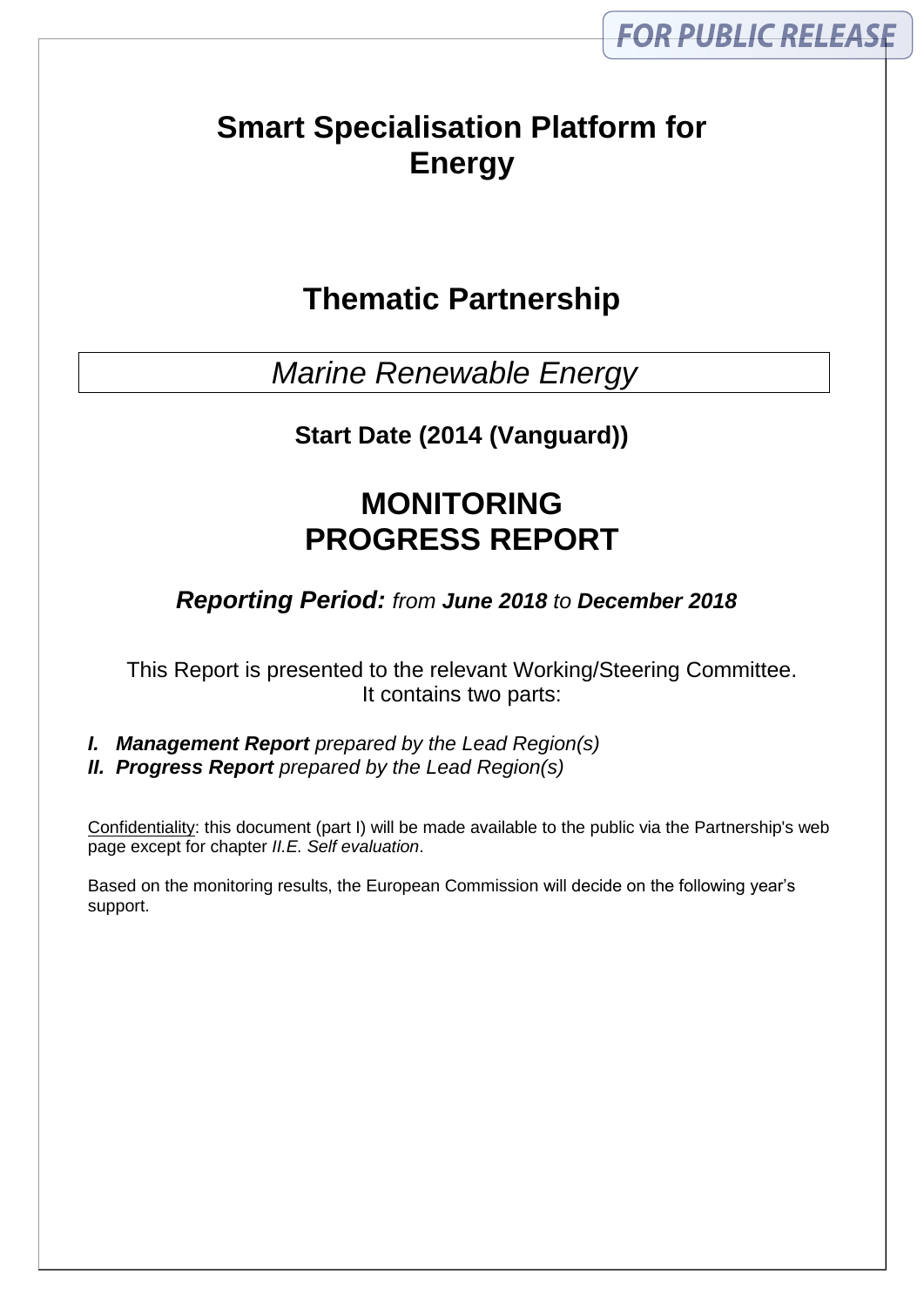#### **Executive summary (max. 250 words):**

*The Marine Renewable Energy (MRE) Partnership was established to identify and solve key industrial challenges in the MRE sector. The Partnership, which is led by the Basque Country (ES) and Scotland (UK), currently comprises 16 Member States and regions. This Partnership is the continuation of a Vanguard initiative project and therefore, most participants have been working together on the topic since 2014. Currently, the partners have jointly identified 4 areas of interest: (1) Corrosion in marine renewable energy technologies, (2) Manufacturing large scale components for marine renewable energy technologies, (3) Sensing and remote monitoring of marine renewable energy and (4) Reducing costs of operation & maintenance. However, the development of the partnership still remains in the Learning and Connecting phases.* 

*In terms of funding, the "Corrosion in marine renewable energy technologies" identified area of interest has received funding from the EMFF for the 2017-2019 period. On top of this, the partnership will receive up to 200 000€ from DG REGIO in 2018 after having been selected in the Call for Pilot Actions on "interregional innovation partnerships".*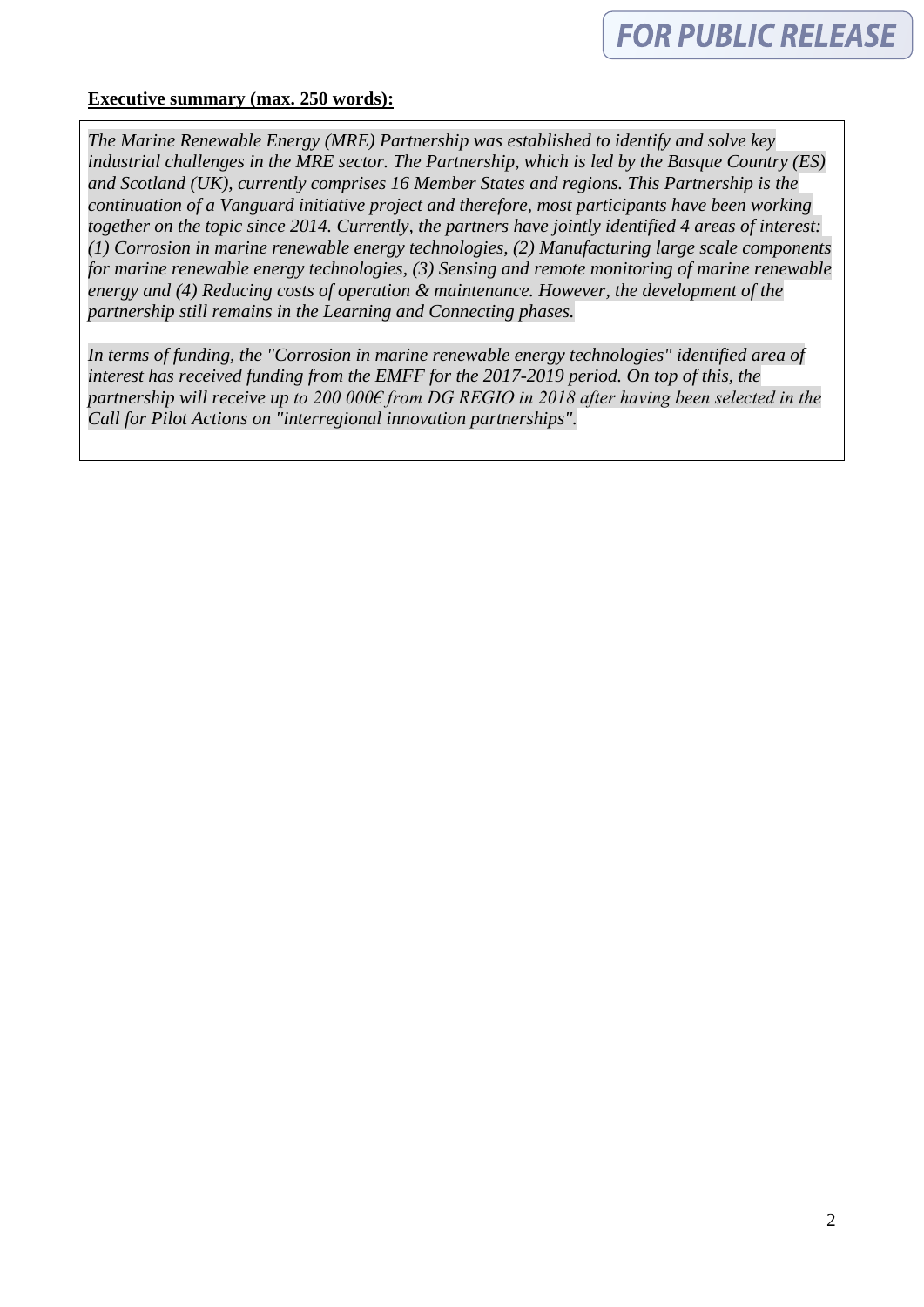## *I. Management Report prepared by the Thematic Platform/Lead Region(s)*

## *I.A. Partnership Action Fact Sheet*

- **Partnership:** *Marine Renewable Energy*
- **Partnership's web-page:** *http://s3platform.jrc.ec.europa.eu/marine-renewableenergy*

#### **S3 Thematic Platform:** *Energy*

 **Objectives:** *The S3 interregional partnership in MRE aims to pool regional resources and expertise in order to create new business opportunities and increased growth for the MRE sector, with a focus on identifying and solving the key industrial challenges of the sector, in areas such as:*

*- Manufacturing of large components;*

- *- Power transfer and conversion;*
- *- Corrosion in water;*
- *- Sensing, instrumentation and monitoring;*
- *- O&M optimisation; and*
- *- Testing and demonstration in real environments.*

*The partnership is centred on the following technologies: offshore wind energy, including floating and fixed tidal energy as well as wave energy.* 

#### **Lead Region(s):** *list of regions/countries leading this partnership*

| <b>Basque Country (ES)</b> |  |
|----------------------------|--|
| Scotland (UK)              |  |
|                            |  |
| Any other comments         |  |

#### **Official partner regions:** *list of regions/countries that have officially committed to follow this partnership and have been active in the last six months.*

| <b>Flanders</b> (BE)                | Southern Denmark (DK)  | Andalusia (ES)                |
|-------------------------------------|------------------------|-------------------------------|
| Asturias (ES)                       | Navarra (ES)           | Emilia-Romagna (IT)           |
| Lombardy (IT)                       | Norte (PT)             | Ostrobothnia (FI)             |
| Dalarna (SE)                        | Skåne (SE)             | <i>Brittany</i> ( <i>FR</i> ) |
| Cornwall and Isles of Scilly $(UK)$ | Sogn and Fjordane (NO) |                               |
|                                     |                        |                               |
| Any other comments                  |                        |                               |

 **Other regions:** *list of regions/countries that have expressed their interest in this partnership but have not signed a commitment letter).*

| Any other comments |  |  |
|--------------------|--|--|

**Intentions to join:** *list any regional/national authorities*

*(Please list here all other regions that have expressed their interest to join the partnership)*

#### **Other participants (other than national/regional authorities):**

*(Please list here all other (non-region) participants (clusters, institutes, RTOs, etc.))*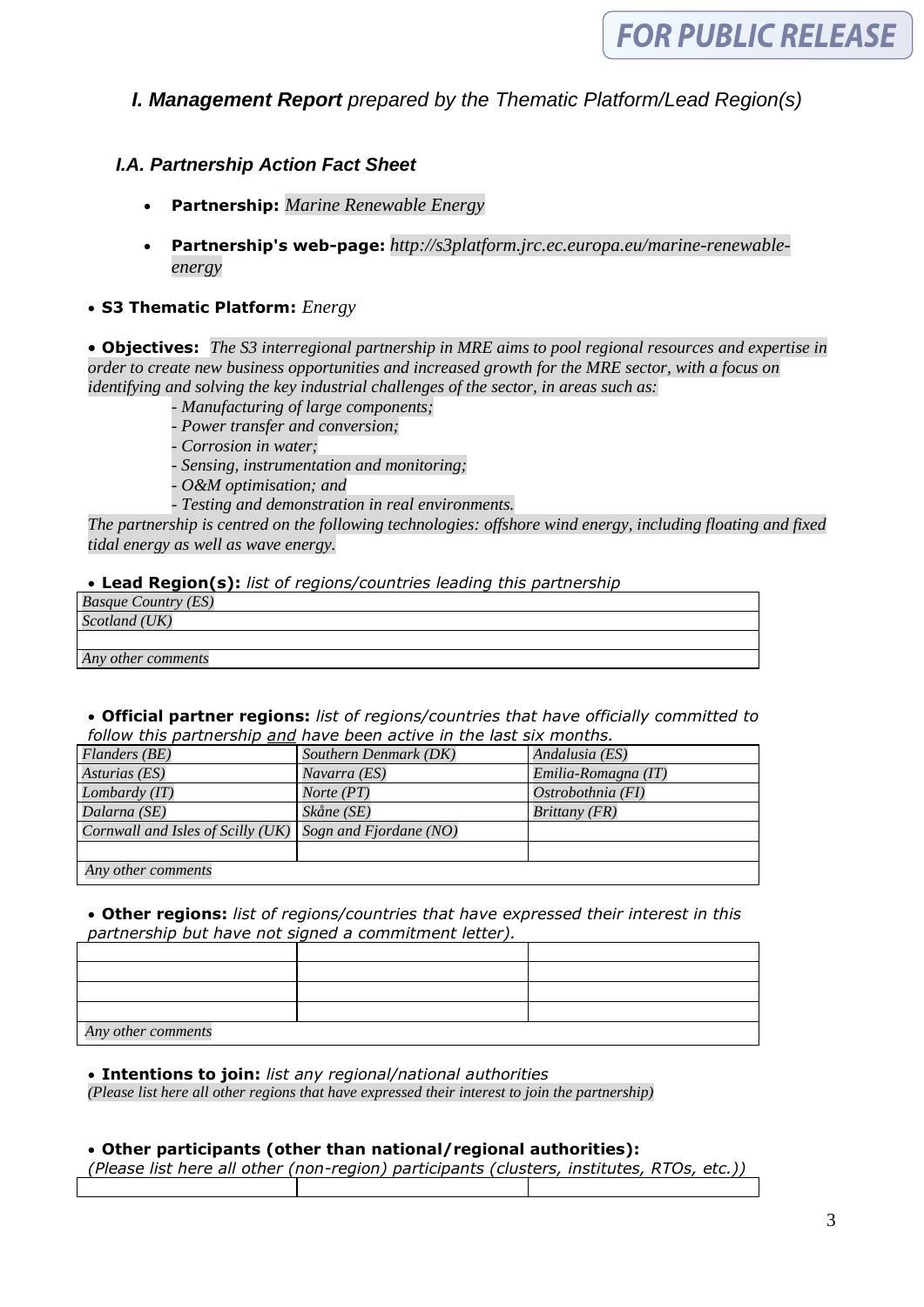| Any<br>$\theta$<br>$\mu\bar{\nu}$ |  |
|-----------------------------------|--|

| <b>Representative of Lead Region 1:</b><br>(name, institution, address, phone, e-<br>mail)<br>Cristina OYÓN, Basque country, Head of strategic<br><i>initiatives, SPRI</i><br>cristina@spri.eus | <b>Representative of Lead Region 2</b><br>(if applicable): (name, institution, address,<br>phone, e-mail)<br>Charles ABBOTT, Scottish Enterprise (delegation in<br>Brussels: Scotland Europa)<br>Charles. Abbott@scotent.co.uk |
|-------------------------------------------------------------------------------------------------------------------------------------------------------------------------------------------------|--------------------------------------------------------------------------------------------------------------------------------------------------------------------------------------------------------------------------------|
| <b>European Commission Coordinator:</b><br>(name, e-mail)                                                                                                                                       | Any other relevant information:                                                                                                                                                                                                |
| Isabelle SEIGNEUR, Directorate B, Growth and                                                                                                                                                    | Please enter here                                                                                                                                                                                                              |
| Innovation. Unit 3, Territorial Development.                                                                                                                                                    |                                                                                                                                                                                                                                |
| <i>S3PEnergy</i>                                                                                                                                                                                |                                                                                                                                                                                                                                |
| Isabelle.Seigneur@ec.europa.eu                                                                                                                                                                  |                                                                                                                                                                                                                                |

## *I.B. Thematic Working Areas (WA)*

 **Thematic Working Areas** *(if any, please list of WAs, region(s) in charge of it, names and affiliations of involved regional/national authorities, and other actors)*

| <b>Working Area</b>                                                                                                                                     | Region in Charge | Involved regions       | Other actors |
|---------------------------------------------------------------------------------------------------------------------------------------------------------|------------------|------------------------|--------------|
| Manufacturing and<br>handling of large size<br>components                                                                                               | Region in Charge | Other involved regions | Other actors |
| Sensing and remote<br>monitoring                                                                                                                        | Region in Charge | Other involved regions | Other actors |
| Identify and test the best<br><i>available technologies to</i><br>reduce the operation and<br>maintenance costs of<br>offshore energy<br>infrastructure | Region in Charge | Other involved regions | Other actors |
| <b>Insert Working Area</b>                                                                                                                              | Region in Charge | Other involved regions | Other actors |
| Any other comments                                                                                                                                      |                  |                        |              |

## *I.C. Overview of past activities (past six months, the 2<sup>nd</sup> half of 2018)*

#### **Past Meetings**

| Title                                                       | Date       | Place  |
|-------------------------------------------------------------|------------|--------|
| Bilbao - S3 Thematic Platform<br>Days – MRE working meeting | 28/11/2018 | Bilbao |
|                                                             |            |        |
| Any other comments                                          |            |        |

#### **Past Workshops**

| Title                   | Date | Place |
|-------------------------|------|-------|
| Please enter title here |      |       |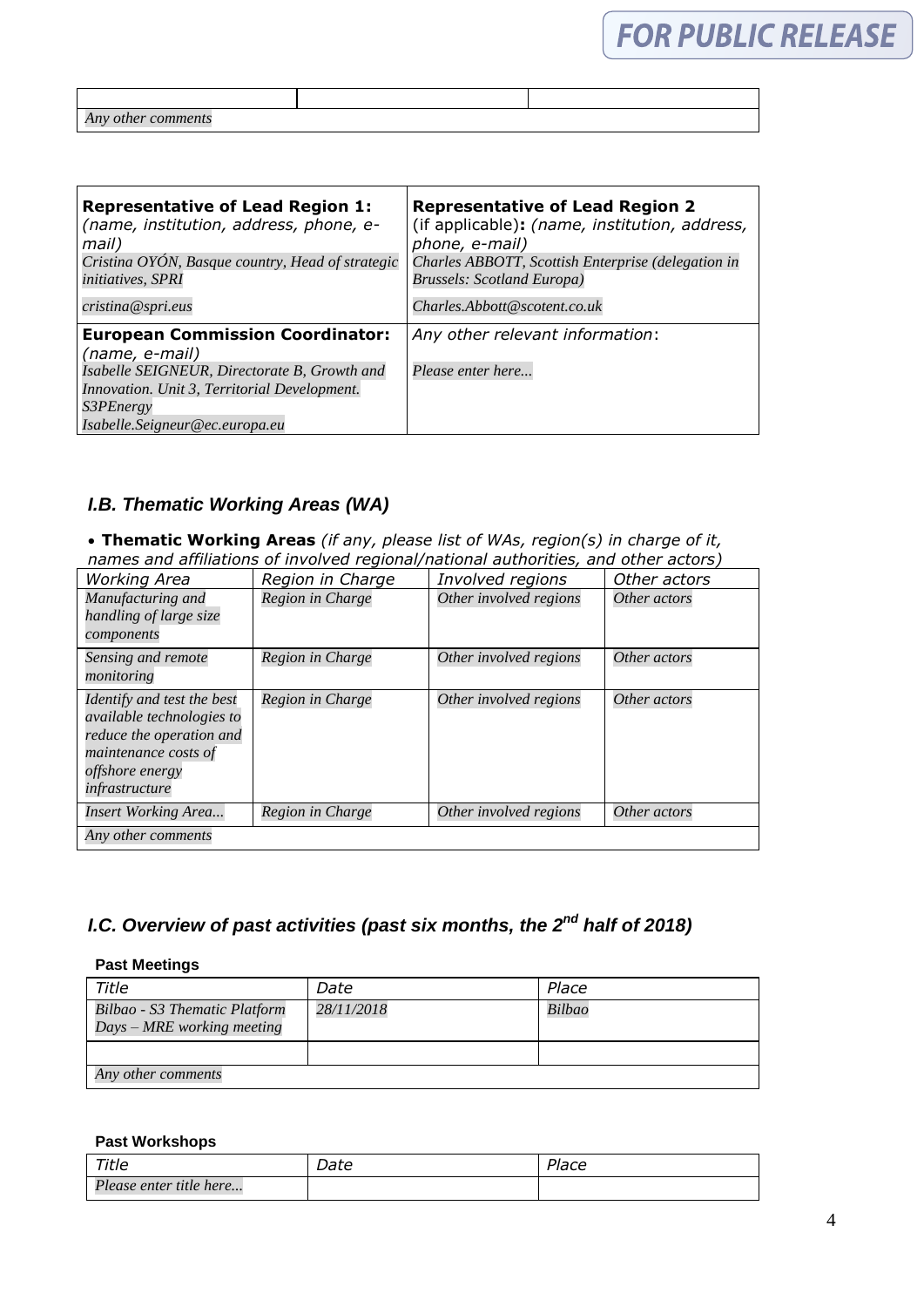| Any other comments |  |
|--------------------|--|

#### **Past Dissemination Activities**

| Title                                  | Date          | Place  |
|----------------------------------------|---------------|--------|
| Bilbao - S3 Thematic Platforms<br>Days | 26-28.11.2018 | Bilbao |
|                                        |               |        |
| Any other comments                     |               |        |

## *I.C. Overview of future activities (the next 6 months – the 1st half of 2019)*

#### **Future Meetings**

| Title                   | Date                   | Place                   |
|-------------------------|------------------------|-------------------------|
| Please enter title here | Please enter date here | Please enter place here |
| Please enter title here | Please enter date here | Please enter place here |
| Please enter title here | Please enter date here | Please enter place here |
| Any other comments      |                        |                         |

#### **Future Workshops**

| Title                   | Date                   | Place                   |
|-------------------------|------------------------|-------------------------|
| Please enter title here | Please enter date here | Please enter place here |
| Please enter title here | Please enter date here | Please enter place here |
| Any other comments      |                        |                         |

#### **Future Dissemination Activities**

| Title                   | Date                   | Place                   |
|-------------------------|------------------------|-------------------------|
| Please enter title here | Please enter date here | Please enter place here |
| Please enter title here | Please enter date here | Please enter place here |
| Any other comments      |                        |                         |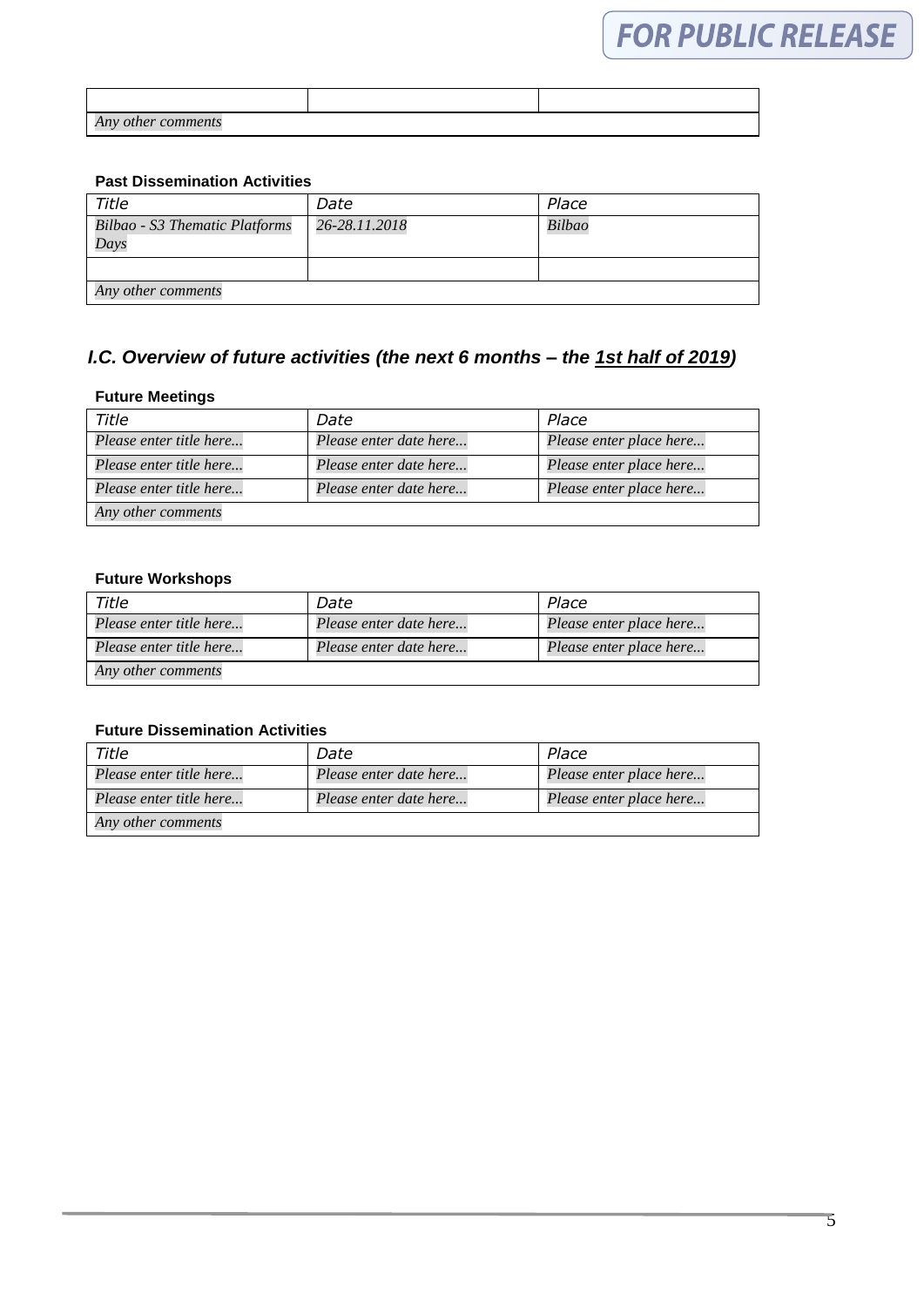*II. Progress Report prepared by the Lead Region(s) of the partnership, describing results achieved during this period, in no more than 3 pages (the report is "cumulative"). All items listed in Sections A, B, and C, below, must be addressed.* 

*Additional documentation such as extended technical reports and/or proceedings of workshops may be provided separately as an annex to this report (and should be referenced in the report).*

## *II.A. Innovative results*

 Innovative results and achievements that could be attributed to the Partnership. *(Specific examples of Results vs. Objectives)*

*The partnership has been successful in securing funding by EMFF for the 2017-2019 period for one of the demonstration cases it had identified: corrosion in marine renewable technologies. For the remaining identified demo cases, partnership activity is still restricted to the learning and connecting phases and, therefore, it is too early to attribute any achievements.* 

 Tangible short- and medium-term socio-economic impacts achieved or expected. *(Specific examples)*

*Given none of the existing demo cases or the potential demo cases identified by members have entered the execution phases, there are no tangible results of the impact the partnership's activity could have.* 

### *II.B. Inter-regional and inter-partnership collaborative results*

 Additional results obtained from working *with other partnerships* under the thematic S3 Platforms. *(Specific examples)* 

*Much of the inter-partnership collaboration of the Marine Renewable Energy partnership has taken place within the S3PEnergy in the form of S3PEnergy platform joint organised activity such as joint workshops, meetings and working groups. From these sessions, partnerships have been able to exchange their experiences and the challenges they have faced developing S3 energy projects and this has enabled them to learn from each other. For example, during the S3PEnergy Joint Partnerships Meeting of the 28th of November in Bilbao, leaders from all platforms shared with other leaders and partners their experiences on topics such as: raising funding to finance partnership activity, maintaining regional support and commitment from partners, introducing a global value chain thinking approach to partnership activity focused on local energy solutions, linking partnerships to clusters etc.*

*Moreover, during the S3 Thematic Platform Days in Bilbao, the Partnership interacted with partnerships from the other two Thematic Platforms of Agri-Food and Industrial Modernisation. During the Joint Event, the partnership benefited from joint discussions on topics such as: how to use partnerships as a tool to upscale activities beyond regional borders and access new markets, the challenges involved in engaging businesses in thematic platforms and the future support from the Commission to S3 Thematic Platforms.*

 Evaluation of the involvement of relevant business sector (clusters, SMEs, business associations, chambers of commerce, etcetera) in the Partnership activities. *(Specific examples)*

*There is significant involvement from the industrial sector. Further information must be provided by partners.* 

 Evaluation of whether *the level of inter-regional cooperation is sufficient* to potentially provide *practical and relevant socio-economic impacts*. *(Specific examples)* 

*So far, the partnership and all pilot developments within it remain in the first two phases of learn and connect. At this stage of development of the partnership, socio-economic impact could result from exchanges of best practices, where regions learn from projects successfully implemented in other partner regions.*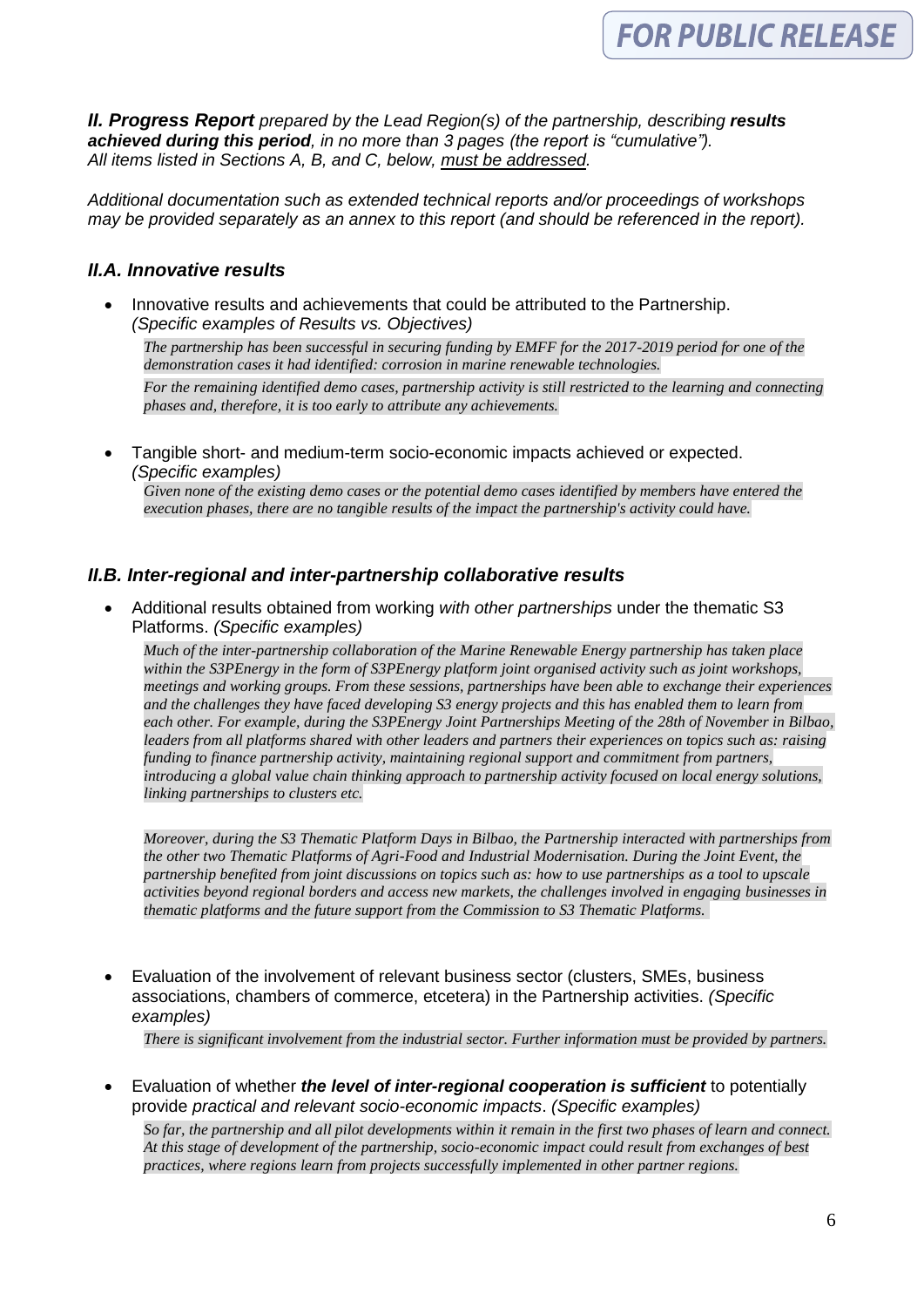*Evaluation of whether the level of interregional cooperation in the partnership is sufficient for to be socioeconomically impactful cannot take place until the partnership activity enters the Demonstrate, Scale-up and Commercialise phases.* 

### *II.C. New activities*

- Involvement of regions from EU13 Member States in the Partnership, in particular with respect to scoping, mapping and/or matchmaking. *In addition, justification should be provided if no EU13 regions are involved. No regions belonging to EU13 Member States are part of the partnership. Since this partnership is the continuation of a Vanguard Initiative project, most participants have been working together since 2014.*
- Involvement of regions/countries from outside of EU28 Countries. *(Number of participants from non-EU countries. Specify their contribution) None*
- Advancement and promotion of the Partnership through publications and other communication/outreach activities. *(Number of outreach activities that resulted from the Partnership. A complete list with references and web-links should be given in an annex) Further information must be provided by partners.*
- Activities and projects with partnerships working under other S3 Thematic Platforms *(Agri-Food, Energy and Industrial Modernisation).*

*The S3PEnergy Marine Renewable Energy partnership was involved in joint activities with the other S3 Thematic Platforms of Agri-Food and Industrial Modernisation during the S3 Thematic Platform Days in Bilbao (26-28th November). The partnership had representatives participating in panels during the S3 Energy meeting and the joint thematic platform event.*

*Similarly, there is potential to coordinate activities with Industrial Modernisation "Advanced Manufacturing*  for Energy Applications" partnership, since it was also born out of the VANGUARD initiative, its composed of *the same partners and one of its central areas of focus is "ocean energy".*